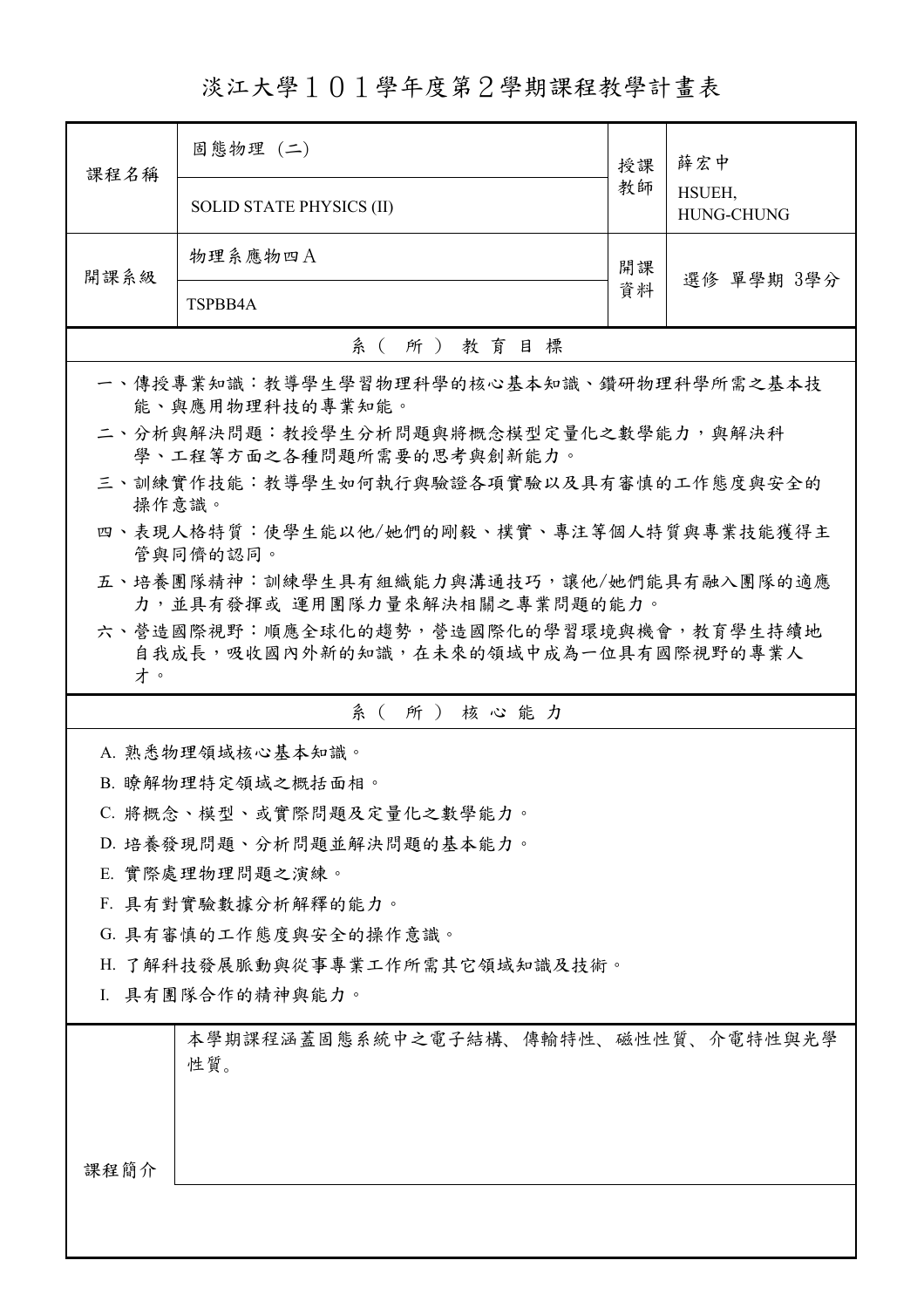|              | The topics of this course will cover the electronic properties, transport<br>phenomena, magnetism, dielectric, and optical properties of solid-state<br>systems.                                                                                                                                                 |                                    |                                                                                                                                 |                  |                           |  |  |  |  |
|--------------|------------------------------------------------------------------------------------------------------------------------------------------------------------------------------------------------------------------------------------------------------------------------------------------------------------------|------------------------------------|---------------------------------------------------------------------------------------------------------------------------------|------------------|---------------------------|--|--|--|--|
|              | 本課程教學目標與目標層級、系(所)核心能力相關性                                                                                                                                                                                                                                                                                         |                                    |                                                                                                                                 |                  |                           |  |  |  |  |
|              | 一、目標層級(選填):<br>(一)「認知」(Cognitive 簡稱C)領域:C1 記憶、C2 瞭解、C3 應用、C4 分析、<br>C5 評鑑、C6 創造<br>(二)「技能 <sub>」</sub> (Psychomotor 簡稱P)領域:P1 模仿、P2 機械反應、P3 獨立操作、<br>P4 聯結操作、P5 自動化、P6 創作<br>(三)「情意」(Affective 簡稱A)領域:Al 接受、A2 反應、A3 重視、A4 組織、<br>A5 内化、A6 實踐                                                                    |                                    |                                                                                                                                 |                  |                           |  |  |  |  |
|              | 二、教學目標與「目標層級」、「系(所)核心能力」之相關性:<br>(一)請先將課程教學目標分別對應前述之「認知」、「技能」與「情意」的各目標層級,<br>惟單項教學目標僅能對應C、P、A其中一項。<br>(二)若對應「目標層級」有1~6之多項時,僅填列最高層級即可(例如:認知「目標層級」<br>對應為C3、C5、C6項時,只需填列C6即可,技能與情意目標層級亦同)。<br>(三)再依據所訂各項教學目標分別對應其「系(所)核心能力」。單項教學目標若對應<br>「系(所)核心能力   有多項時,則可填列多項「系(所)核心能力」。<br>(例如:「系(所)核心能力   可對應A、AD、BEF時,則均填列。) |                                    |                                                                                                                                 |                  |                           |  |  |  |  |
| 序<br>號       |                                                                                                                                                                                                                                                                                                                  | 教學目標(中文)                           | 教學目標(英文)                                                                                                                        |                  | 相關性                       |  |  |  |  |
| $\mathbf{1}$ |                                                                                                                                                                                                                                                                                                                  | 藉由固態物理基本知識之建立,進<br>而理解新穎材料之各種特殊性質。 | Based on the fundamental<br>knowledge of solid state<br>physics, we could learn the<br>unique properties of novel<br>materials. | 目標層級<br>C2       | 系(所)核心能力<br><b>ABCDEF</b> |  |  |  |  |
|              |                                                                                                                                                                                                                                                                                                                  |                                    | 教學目標之教學方法與評量方法                                                                                                                  |                  |                           |  |  |  |  |
| 序<br>號       |                                                                                                                                                                                                                                                                                                                  | 教學目標                               | 教學方法                                                                                                                            | 評量方法             |                           |  |  |  |  |
| 1            |                                                                                                                                                                                                                                                                                                                  | 藉由固態物理基本知識之建立,進<br>而理解新穎材料之各種特殊性質。 | 講述、討論、作業                                                                                                                        | 紙筆測驗、報告、上課<br>表現 |                           |  |  |  |  |
|              |                                                                                                                                                                                                                                                                                                                  |                                    |                                                                                                                                 |                  |                           |  |  |  |  |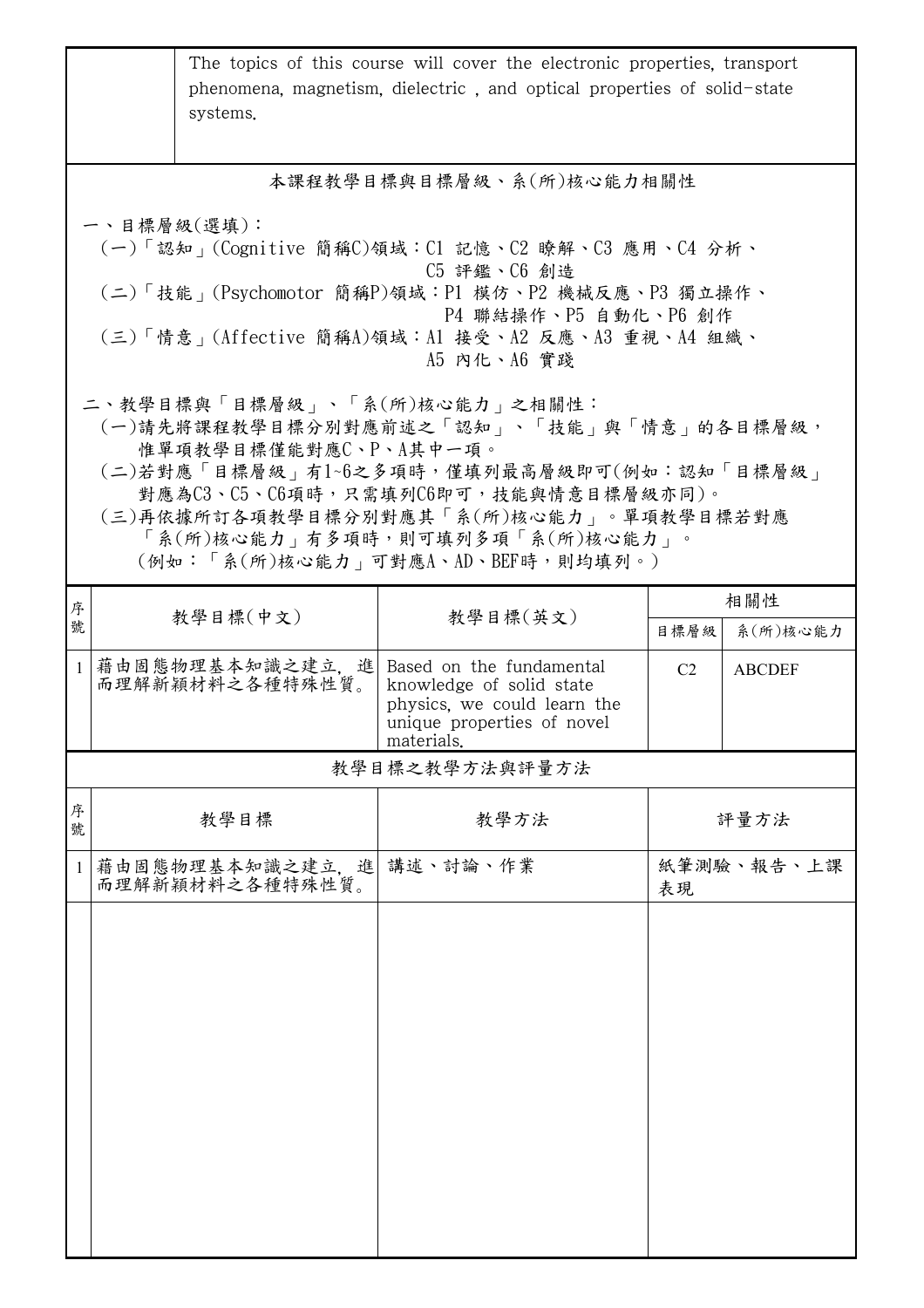| 本課程之設計與教學已融入本校校級基本素養        |                             |                                 |                                             |    |  |
|-----------------------------|-----------------------------|---------------------------------|---------------------------------------------|----|--|
| 淡江大學校級基本素養                  |                             |                                 | 內涵說明                                        |    |  |
| 全球視野                        |                             |                                 |                                             |    |  |
| 洞悉未來<br>$\langle \ \rangle$ |                             |                                 |                                             |    |  |
|                             | 資訊運用                        |                                 |                                             |    |  |
|                             | 品德倫理                        |                                 |                                             |    |  |
|                             | 獨立思考<br>$\langle$ $\rangle$ |                                 |                                             |    |  |
|                             | 樂活健康                        |                                 |                                             |    |  |
|                             | 團隊合作                        |                                 |                                             |    |  |
|                             | 美學涵養                        |                                 |                                             |    |  |
|                             |                             |                                 | 授課進度表                                       |    |  |
| 週<br>次                      | 日期起訖                        |                                 | 內 容 (Subject/Topics)                        | 備註 |  |
| 1                           | $102/02/18$ ~<br>102/02/24  | Electronic Structures of Solids |                                             |    |  |
| 2                           | $102/02/25$ ~<br>102/03/03  | Electronic Structures of Solids |                                             |    |  |
| 3                           | $102/03/04$ ~<br>102/03/10  |                                 | Motion of Electrons and Transport in Solids |    |  |
| $\overline{4}$              | $102/03/11$ ~<br>102/03/17  |                                 | Motion of Electrons and Transport in Solids |    |  |
| 5                           | $102/03/18$ ~<br>102/03/24  | Magnetism                       |                                             |    |  |
| 6                           | $102/03/25$ ~<br>102/03/31  | Magnetism                       |                                             |    |  |
| 7                           | $102/04/01$ ~<br>102/04/07  | Magnetism                       |                                             |    |  |
| 8                           | $102/04/08$ ~<br>102/04/14  | Dielectric Properties of Solids |                                             |    |  |
| $\mathbf Q$                 | $102/04/15$ ~<br>102/04/21  | Dielectric Properties of Solids |                                             |    |  |
| 10                          | $102/04/22$ ~<br>102/04/28  | 期中考試週                           |                                             |    |  |
| 11                          | $102/04/29$ ~<br>102/05/05  | Optical Properties of Solids    |                                             |    |  |
| 12                          | $102/05/06$ ~<br>102/05/12  | Optical Properties of Solids    |                                             |    |  |
|                             |                             |                                 |                                             |    |  |